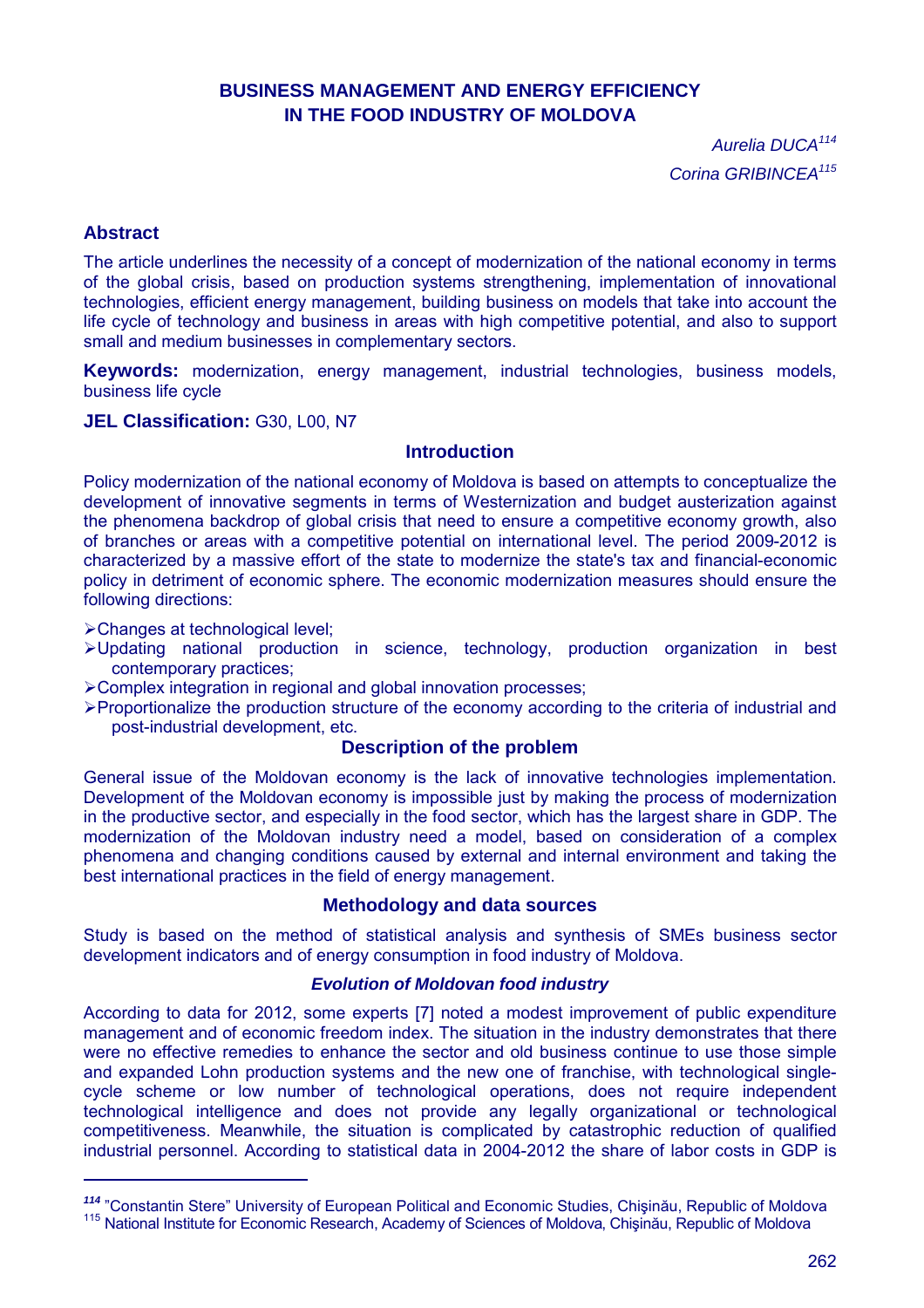over 44%, much higher than in neighboring countries, e.g. Romania - about 16%. There aren't changes in the evolution share of the Gross Value Added in gross production in the mining and manufacturing sectors (Table 1). The correlation of added value in these sectors has declined steadily: 43.8 times in 2004, 34.8 times in 2005, 24.8 times in 2006, 23.9 times in 2007, 22.5 times in 2008, 25.5 times in 2009, 28.2 times in 2010, 28.26 times in 2011.

**Таble 1**

| The share of<br><b>Gross Value</b><br><b>Added in gross</b><br>production | 2004  | 2005  | 2006  | 2007  | 2008  | 2009  | 2010  | 2011  | 2012  |
|---------------------------------------------------------------------------|-------|-------|-------|-------|-------|-------|-------|-------|-------|
| Total, including:                                                         | 38,0  | 38,0  | 38,0  | 37,16 | 36,2  | 39,8  | 39,98 | 39,98 | 38,24 |
| <b>Branches of</b><br>extractive industries                               | 48,51 | 47,93 | 47,50 | 47,29 | 47,03 | 46,76 | 46,92 | 47,00 | 48,21 |
| <b>Branches of</b><br>manufacturing<br>industry                           | 23,42 | 22,09 | 22,83 | 22,67 | 22,58 | 23,70 | 23,81 | 23,90 | 24,95 |

**The share of Gross Value Added in gross production of Moldova, %**

*Source: Authors' calculations according to NBS*

Moldova has reached a fairly high level of international integration, but this integration occurs in external trade and not in production, that's why searching for needed production resources and competitive advantages remains a permanent objective and a process of total consumption of government effort.

### *The dynamic of SMEs development in Moldova*

Some changes in the structure of industries are insufficient manifested or have an unstable character, in order to increase and reduce the share of some areas. So, by 2010 there has been some increase in industrial enterprises, but starting from 2011 we found a sharp reduction in the number of employees in industrial enterprises, except dairy production, leather, leather and footwear, machinery and electrical equipment. In the period 2004-2012 took place a decline in the share of the main groups of goods in total production. The share of food has decreased from 51.7% in 2004 to 41.5% in 2011, while the share of wines - from 20.6% to 6.1% over the same period. Out of 40 manufacturing industries, specializing in the production of food and other, 16 have a share up to 1.0% in the structure of industrial production, 6 have a share up to 2.0%, 15 up to 6%, 2 – up to 10.0% and 1 up to 42%, two branches have the share in the range of 20 to 50%. Thus, orientation of economic policy including industry area (to shredding the national economy sectors, forming an important sector of small and medium businesses, to create an economy based on consumerism), obviously did not provide basic tasks: economic growth, sustainable and stable development within the forecasted indicators. Table 2 shows the decline of Moldova's small and medium enterprises in recent years.

# **Indicators of SMEs in Moldova, 2010-2011**

| Year | Number of<br>enterprises,<br>thousand units |        | Number of<br>personnel.<br>thousand pers. |        | <b>Revenue from sales</b> |        | <b>Profit</b><br>taxation | before |
|------|---------------------------------------------|--------|-------------------------------------------|--------|---------------------------|--------|---------------------------|--------|
|      | small                                       | medium | small                                     | medium |                           | medium | small                     | medium |
| 2010 | 45.6                                        | 97.7   | 309,4                                     | 58,8   | 65263,2                   | 36,8   | 5456,9                    | 41.4   |
| 2011 | 47,3                                        | 97,5   | 294,2                                     | 57,7   | 71887,6                   | 34,6   | 5180,2                    | 35,9   |

*Source: Authors' calculations according to NBS*

### **Таble 3**

**Таble 2** 

### **Activity indicators of SMEs in 2013**

|          | <b>Economic Agent</b>           |       | The share of SMEs in total enterprises,% |      |  |  |  |
|----------|---------------------------------|-------|------------------------------------------|------|--|--|--|
|          | Number of enterprises, thousand | 52.2  | Number of enterprises                    | 97.4 |  |  |  |
| <u>.</u> | Revenue from sales, bn lei      | 231.6 | Revenue from sales                       | 33,4 |  |  |  |
|          | Profit, bn lei                  | 4,2   | Profit                                   | 47.8 |  |  |  |

*Source: Authors' calculations according to NBS*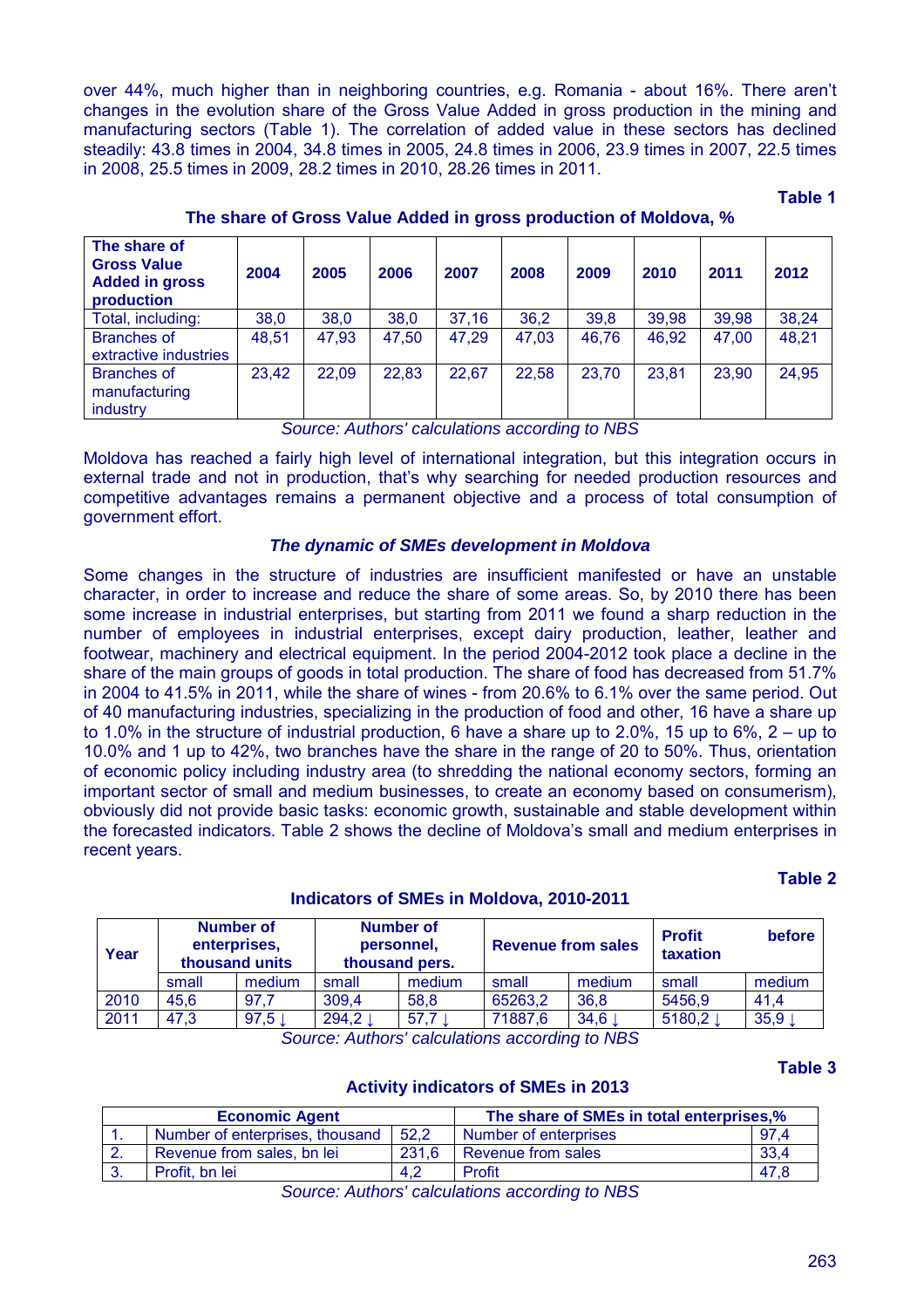Some of the causes of these phenomena can be considered: 1.disproportion between the branches of the national economy; 2.branch management incompetent; 3 models of inefficient management at all levels.

Given the scientific conceptions related to the existence of several types of economy modernization there are: spontaneous and organic (Europe, North America), "catch-up" and inorganic (part of Europe, Latin America, Asia, Africa), forced (Asia Southeast), totalitarian, partial, etc.; analizing the results of economic reform according to strategic concepts, we can say that modernization measures in the form of national projects, undertaken in the industrial sectors of the Moldovan economy can be attributed to the combined type "catch-up" –partial, the first type can be approached as a variety of globalization, developed as a mean of harmonizing the advanced economies and their neighboring countries. We believe that this approach to modernization has a complex and systemic character, but also admits a degree of freedom in the interpretation and argumentation of national projects tools as innovative techniques for filling innovative-modernist space of reformation.

In the companies, creating new business models is conditioned in our view by the following factors: demand education, create innovative new consumer values, high speed of managerial process, extensive communication and partnership with customers, etc. In western management are emphasized and other factors, for example, intellectual productivity of personnel, intellectual networks, the complexity of systems at all levels, skills delegation and leadership positioning, selftraining, adaptation to specific individual. It is obvious that in terms of creating an entrepreneurial economy in Moldova and delayed appearance of the concept of industry development, we can assume a lack of self-development perspective regarding small business and keeping a huge conceptual gap in terms of culture management of larger companies.

#### *Modernization issues in the food industry*

The current model does not correspond to the concept of management integrity system at different levels, even if the model has all the necessary elements: macroeconomic management of state, corporate strategic management, operational and tactical management.

Another typology of economic modernization allows an approach of endogenous-exogenous type based on mixed investments. However, the data show a substantial reduction of international experts in foreign investment in 2011-2013, about 3 times, namely in the Moldovan industry. Withdrawn may be considered due to the following factors:

Eack of a clear industrial state policy during the years;

- Lack of systemic and complex approach to recover industrial sector;
- $\triangleright$ Irretrievable drawdown in short perspective of competitive advantages in terms of human resources and tech branches;
- Poor financial management at economy level, in general.

Branch nomenclature of the Moldovan economy according to the cost of R&D indicator and net product includes branches of all four groups:

- 1. Pharmaceutical, production of computers and media;
- 2.Electrical machinery, chemical, machine building;
- 3. Plastics production, metallurgy and metal processing;
- 4. Wood processing, food, textile.

Strategy to support exports as well as other policies has not reached the expected efficiency. The World Bank data show [9] that about 27% of exports do not meet ISIC nomenclature and include mostly raw and intermediate materials thus occupy large percentage of exports of goods with low added value.

In the past 10 years great popularity have outsourcing practice which has allowed to simplify the structure of the business cycle and increase specialization of enterprises [1]. Meanwhile, large companies unlike small firms retain their auxiliary functions, including logistics, marketing, energy insurance, which often influences and decrease productivity indicators and inefficient production capital, and therefore refuse some types of core activities, particularly research and development,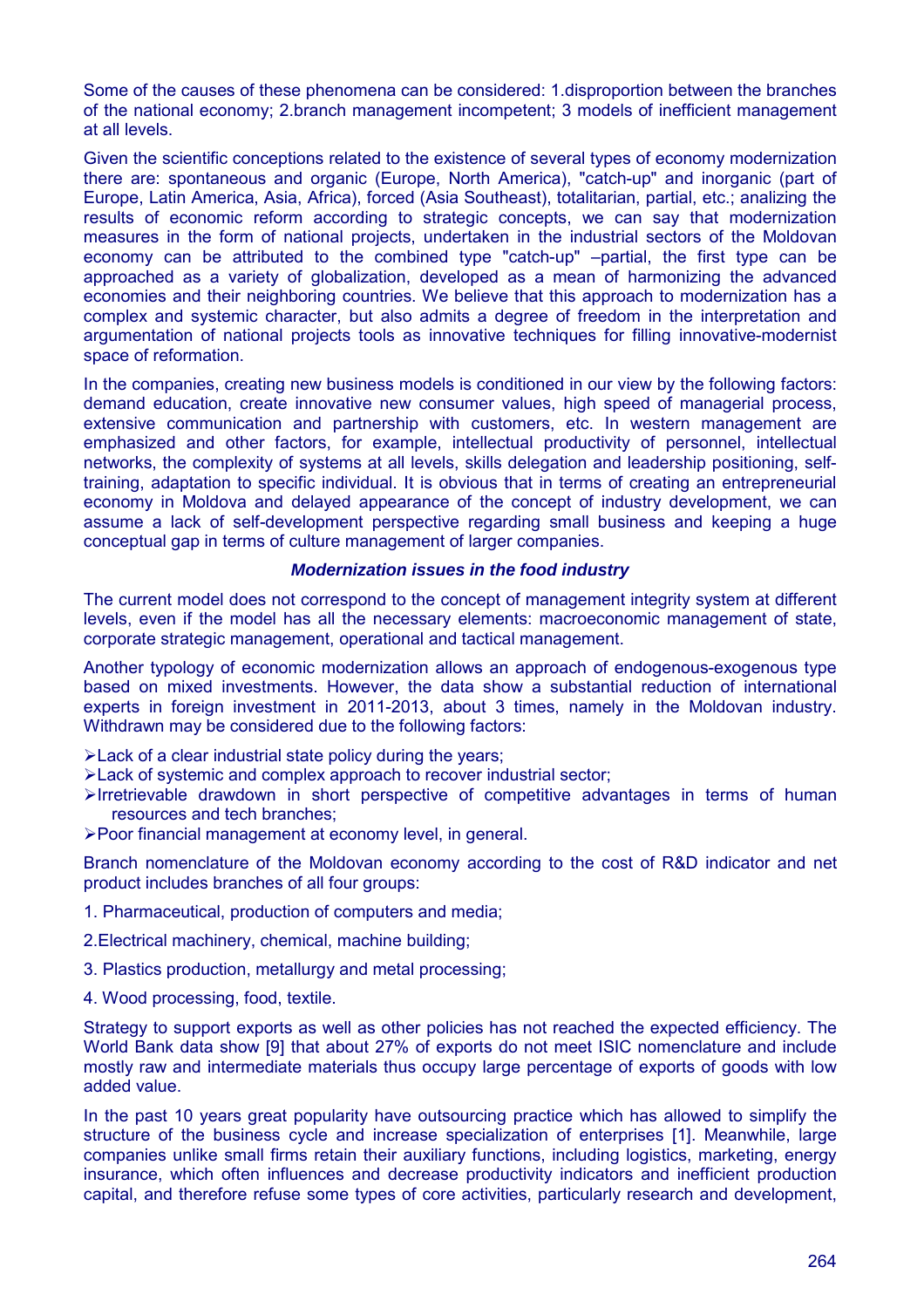part of training of organizational-technical operations production, which in turn contributes to further loss of production potential and lower technological level of production.

Stagnation and market destabilization, on the one hand, characterize the Moldovan economy after 2008, and, on the other hand, strong business model vulnerability influenced by the external environment caused reduced quality of top management in generating positive financial flows from operating activities. In the post-crisis period the model-type training of firm value lost it's credibility. The formation of firm value in unstable market conditions, caused by the efficient organization of operational flow "sales-procurement-production" required solving the main problem: the strategy transformation at operation level. Thus, choosing appropriate business model for tasks development of firms could be possible in base of technological outputs elaboration to complicated managerial solutions and organizational knowledge life cycle of particular interest for the choice of management and knowing life cycle of a firm shows a special interest in choosing type of management, determine the scale and effects of the current issues, forecast of development barriers [2].

One of the features of the modern business is its reduced validity period. The classical model of business does not reflect contemporary business challenges, and in particular formation of competitive advantage of the firm through business model innovation. Therefore modern business model should include besides the six traditional components: the proposed consumer value, market share, structure of value chain, model of profit creation, competitive strategies, development strategies, a new component, innovation generalized, each of them assuming the following: the proposed consumer value is the consumer issue description in terms of expected consumer quality profiled from the point of view of utility, to meet the needs and price. Market segment represents identification of consumer target group with delimitation of its specific needs. The structure of the chain value includes firm position and position of competitors, business partners in order to identify business opportunities in creating maximum value and more qualitative satisfaction of consumer needs. The financial model of the business is the company's activity to ensure the continued operation of the operational model. Growth strategy involves describing the work to ensure sustainable development of the company.

#### **Business models in the food industry**

The business model as management method of sustainable business consists in transforming resources into economic value and description of process formation of cash flow by positioning the company in the value chain in the field/ practical economic sector [3]. Business model is determined by the design principles of the company, in particular, the choice of operational technologies, describe key business processes, determining the resources necessary for organizational system formation, which would ensure achievement of business transformation in the organization business strategy, and thus the transition from markets and products analysis to the implementation of technology and resources in terms of maximizing customer needs and minimizing the company's needs. Leap from one development phase to another, deformities in application of successive development principles and phases mix management demonstrates negative experience, confirmed by statistics on social demography of Moldovan enterprises, which, in turn, demonstrates mandatory consecutive sequence of organizations development phases regardless the model which leads them.

Historical evolution of business models comprised generally three chronological lines: 1.For effective business development, based on production in specific functional area; 2. Business development, based on marketing development function; 3. Firm efficiency, ensured by launching new production based on the use of new technologies, highly qualified human resources, specialist in the field with a strong creative potential with the development of several new products with high technology, product substitution frequency limited only by technological possibilities, the reduced role of marketing and the strong role of research and development. Moldovan economy is mainly unsuccessful in competitiveness due to transition from production model (developed in the Soviet period) to marketing model (developed by companies regardless of size, scope, its own history, with the transition to market conditions). Characteristics of economic development of the country in recent years clearly demonstrates the difficulties in seizing and sizing hazards in business development of organizations caused by poor knowledge of life cycle stages development and business organization, but also and managerial deformation at any level by production functions substitution in the marketing and efficient use and development of their production capacity as a result of mismanagement of the business model components.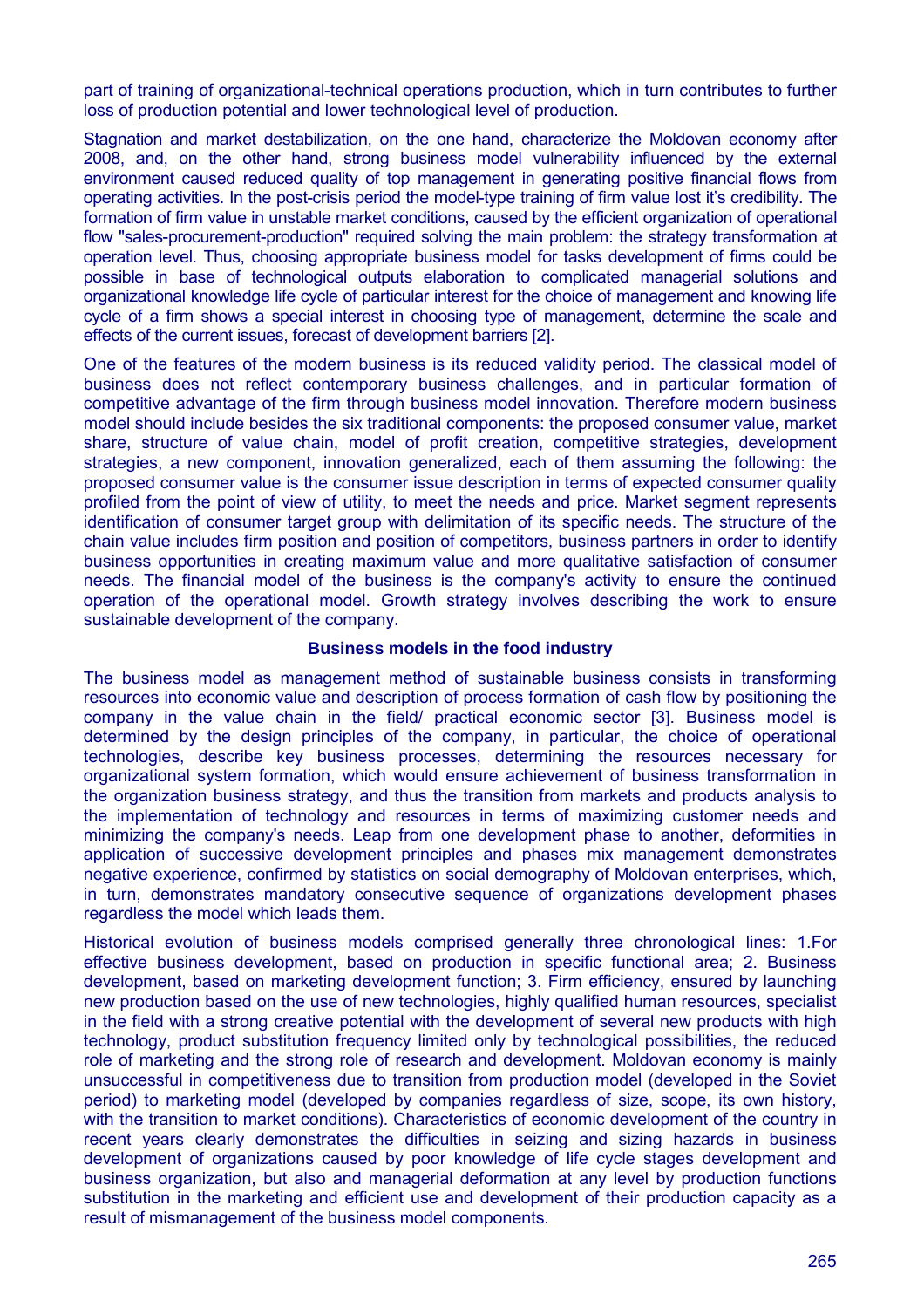### *Competitiveness of food industry through energy management*

For increasing the competitiveness of the food and beverage industry (one of the most dynamic sectors of the industry and most important in Europe, with a significant contribution to the economic and social impact) European policy is oriented on tools like: system of export restitution and of active perfection designed for processed agricultural products, chocolate, confectionery, sweet drinks, etc; trade negotiations regarding access improvement of European companies in the global market; contribution to the drafting and implementation of legislation on food industry [10]. Currently, all food business operators are challenged to become more entrepreneurial and to use new energy trends to create new products and services. We believe that energy management use by European food industry could serve as an example for Moldovan food industry to increase their competitiveness.

With the substantial increase in the cost of energy, given the industry's consumption share of 30% in energy consumption structure, Moldova energy efficiency is low compared to European countries. Energy consumption in global food industry covers only a small part of the total cost of production (about 3%). As a result, until recently, Moldovan enterprises have been weak involved in energy management. Today, even if food industry remains a non-intensive energy industry, with increasing energy prices and environmental awareness it's also increasing the growing role of energy efficiency in Moldovan food industry.

According to the study of experts V. Moroz, Poisic M. and Ignat A. [4]*,* the main constraints for energy efficiency in the country are: high energy consumption, increasing energy prices, technology and equipment morally and physically outdated, lack of knowledge and skills in energy efficiency and renewable energy use, excessive dependence on imported energy resources (95% import energy). They also argue that the competitiveness of the food industry is directly affected by the used technology and low efficiency of the energy sector in the country has a negative impact on industry development of local agricultural raw material processing.

It is considered that application of energy management in a company whose main objective is to ensure a judicious and efficient use of energy to maximize profits by minimizing energy costs, increase the market competitiveness of the company (Figure 1). Energy management use economic and engineering principles to control the energy consumption costs for providing services required in buildings and industry [5]. Most of energy cuts in the Europe's food industry come from improving energy efficiency by changing traditional sources of energy and the ability to couple to other energy sources.

In this context, the authors propose the following solutions targeted to reduce maintenance costs, increase competitiveness and reliability.

- 1. Reduce energy consumption by reducing costs, namely:
- Framing consumption in contracted values;
- $\triangleright$ Tracking the specific consumptions in locations and areas, empowering local and central monitoring;
- >Taken measures from analyzed reports:
- Systems to manage energy consumption;
- Elimination of parasitic energy consumption and strengthening discipline use.
- 1.Increased competitiveness can be achieved by:
- Exact calculation of cost and energy intensity per location;
- Efficient use of energy resources and utilities.
- 2.Increase the reliability and reduce maintenance costs through:
- Analysis of the distribution quality of energy consumption;
- Analysis of incidents in case of emergencies;
- $\triangleright$  Prevention of major equipment faults by monitoring consumption parameters and preventive maintenance.

European entrepreneurs consider that implementation of energy efficiency programs at the companies will diminish energy intensity per unit of output, which will lead to a significant increase of product competitiveness on market. A significant role in the sustainability and efficiency of the food industry is: the correct selection, healthier and easier for consumers; improve product quality; reducing the purchase price for the goods; ensuring requirements for food safety; achieve effective management of the food chain and environmental compliance and directives.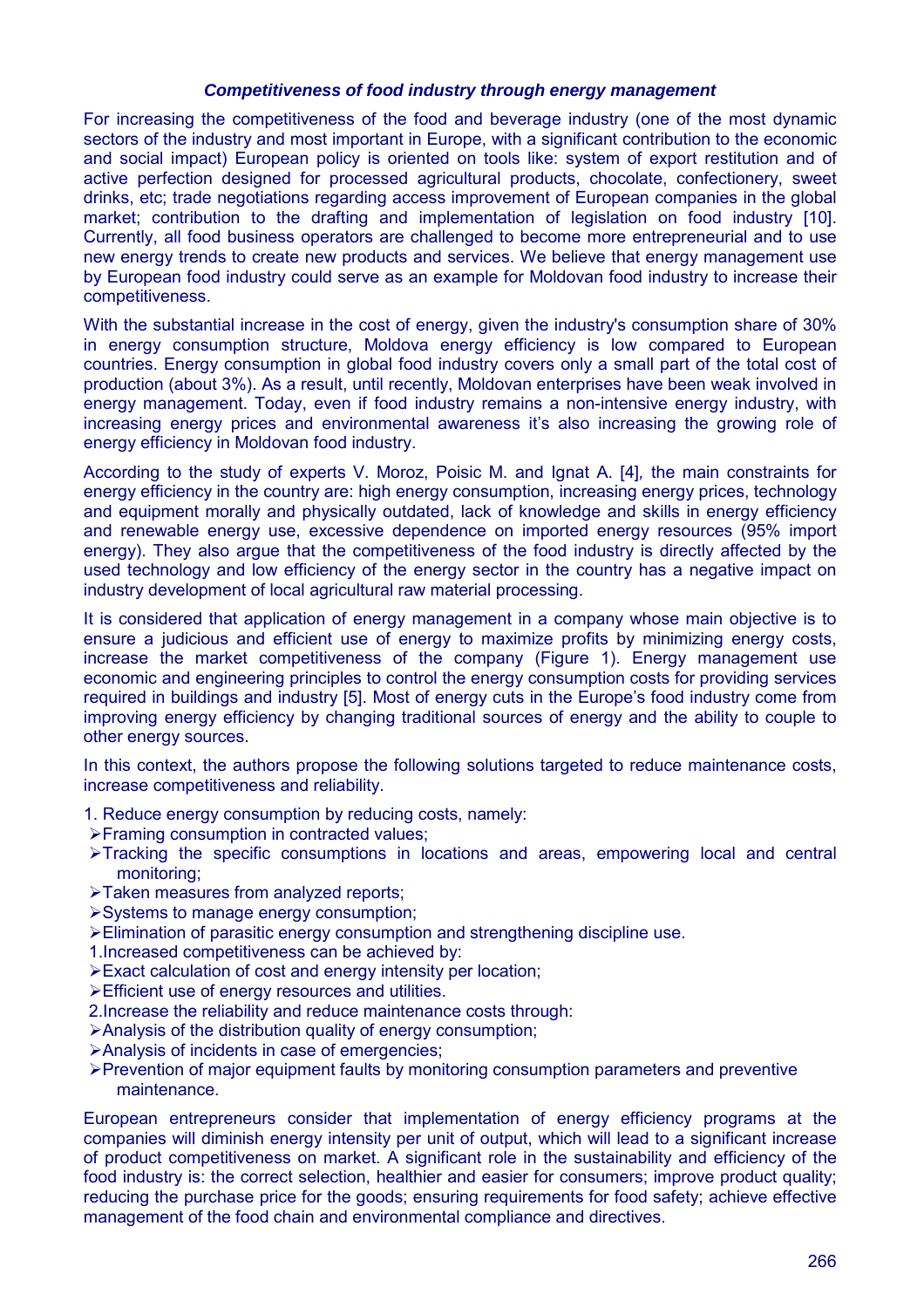

Source: author's elaboration

In this context, in order to support sustainable development of food industry, there are several initiatives at global, regional or national level, often undertaken by NGOs and national governments. Such an initiative in Europe is represented by the European Consultative Forum on Environment and Sustainable Development, which provides consultancy on environmental issues. Worldwide, we can mention the Energy Efficiency and Renewable Energy (REEEP) partnership, which works to reduce the barriers that limit energy absorption from renewable energy and energy efficiency technologies, with a primary focus on emerging markets and developing countries (Figure 2,3).



**Figure 2. Forecast of World Energy Consumption, 1820-2040** Source: ourfiniteworld.com/2012/07/26/an-optimistic-energygdp-forecast-to-2050-based-on-datasince-1820/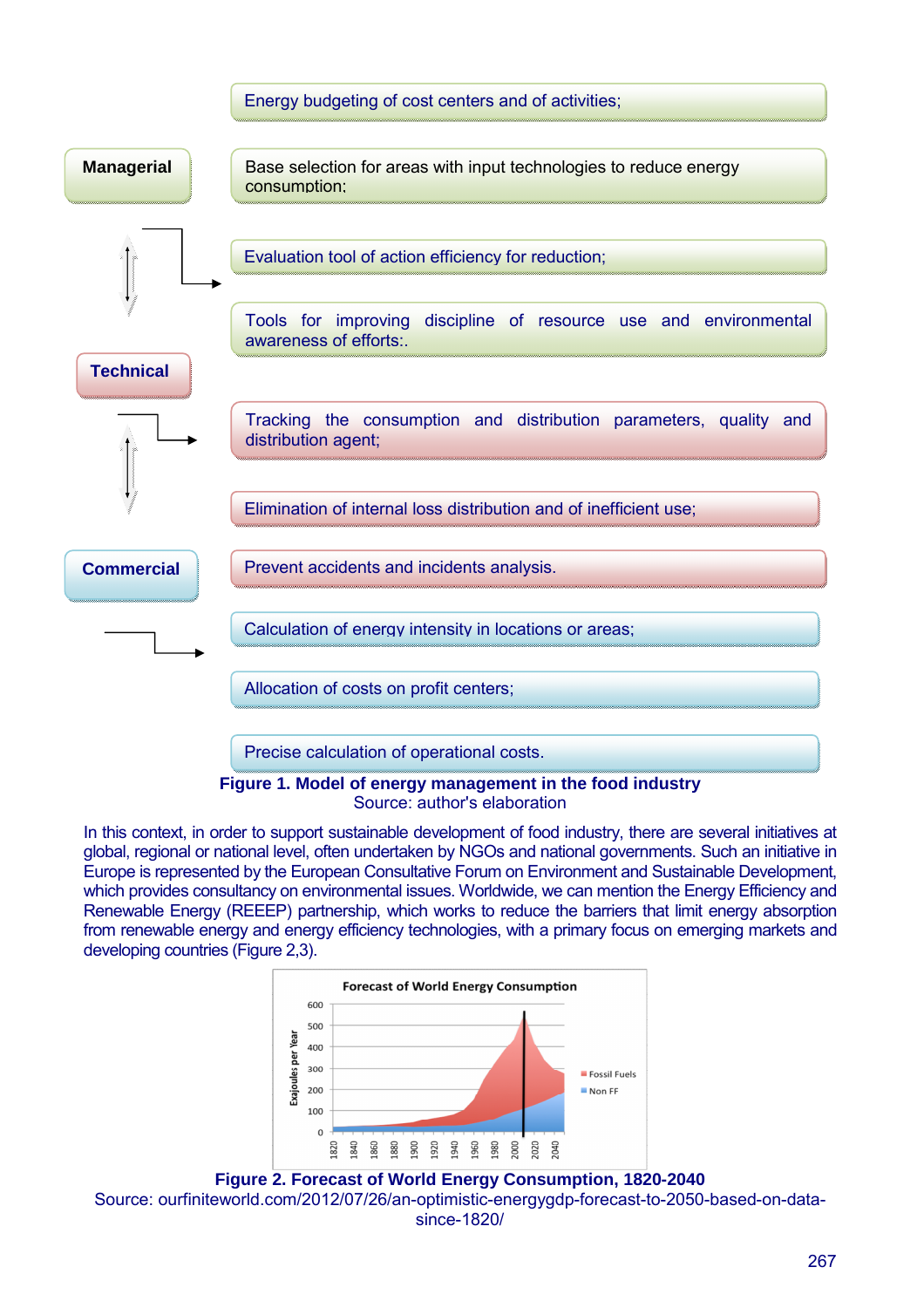

### **Figure 3. Forecast of per Capita Energy Consumption**

Source: ourfiniteworld.com/2012/07/26/an-optimistic-energygdp-forecast-to-2050-based-on-datasince-1820/

Today, advanced technologies define the entire food production chain. Agricultural machines have eliminated human labor in many areas of production; biotechnology is an important factor for change in this sector, due to complex application of chemicals for plant breeding and food processing; most common used techniques for food preservation are thermal processing and dehydration that require significant amounts of energy, where subject of food processing become more popular in world markets. Thereby, thermal process uses about 29% of total energy in the food industry, while cooling and refrigeration process about 16% of the total energy input.

Derived technologies with computer networks and specialized software are a central force in providing infrastructure support to allow global multitude movement of components involved.

Energy management experience in the European food sector demonstrates that reduction of energy consumption can be achieved politically through technical measures (application of efficient engines, fuels and materials); replace and improve techniques and procedures; and changing social aspect by reducing consumption of various products, including those imported.

#### **Table 4**

| <b>Energy use</b>            | $\frac{9}{6}$ |
|------------------------------|---------------|
| <b>Boilers and steam</b>     | 49            |
| Direct heating (fuel)        | 18            |
| Direct heating (electricity) | 8             |
| Refrigeration                | 6             |
| Compressed air               |               |
| Motors and drives            | 17            |
| <b>Total</b>                 | 1በር           |

### **Energy use in the food, drink and tobacco industries in the United Kingdom**

Source: Authors' calculations

We find that entrepreneurial effort in the industry focuses mainly on production costs minimization and less on energy costs. Recently, Chamber of Commerce and Industry of Moldova in order to implement energy efficiency practices organized seminars on energy management systems at the enterprise level for professionals from this sector [6], which in some way conditioned growth of production volumes on certain types of activities (table 5).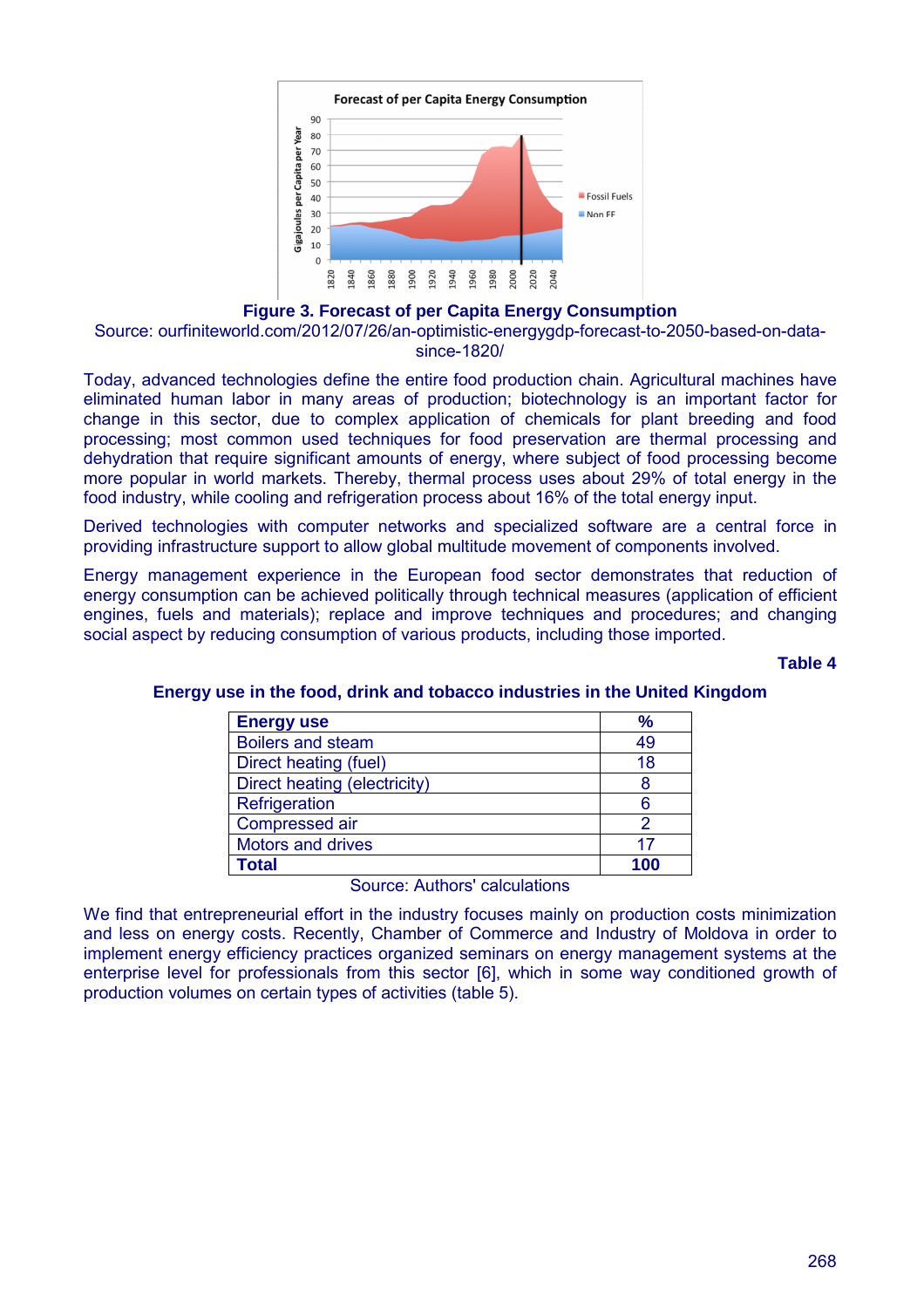### **Value of food industry, by types of activities, mil.lei**

|                                                                                             | 2007    | 2008    | 2009    | 2010    | 2011    | 2012    | $2013**$ |
|---------------------------------------------------------------------------------------------|---------|---------|---------|---------|---------|---------|----------|
| <b>Industry – total</b>                                                                     | 26173,5 | 29988,4 | 22643,9 | 28140,1 | 34194,4 | 36362.2 | 106,8    |
| <b>Manufacturing industry</b>                                                               | 21390,3 | 24045,5 | 18080,3 | 22784,9 | 28245,1 | 30147.7 | 107,9    |
| <b>Manufacture of food</b>                                                                  | 9952,5  | 11781,4 | 9256,7  | 11737,6 | 14199,7 | 15587.6 | 106,3    |
| products and beverages                                                                      |         |         |         |         |         |         |          |
| Production, processing and<br>preserving of meat and<br>meat products                       | 1123,7  | 1467,7  | 1296,1  | 1473,7  | 1924,8  | 2435.3  | 103,0    |
| Processing and preserving<br>of fruits and vegetables                                       | 1277,8  | 1148,4  | 802,4   | 1042,8  | 1821,7  | 1608.2  | 113,7    |
| Manufacture of dairy<br>products                                                            | 1027,6  | 1192,4  | 1043,0  | 1248,5  | 1391,2  | 1533.7  | 108,9    |
| Manufacture of products of<br>flour-milling industry, of<br>starches and starch<br>products | 190,5   | 221,7   | 142,1   | 152,0   | 224,6   | 219.0   | 121,8    |
| Manufacture of bread and<br>pastry products                                                 | 944,3   | 1125,6  | 1021,1  | 1114,9  | 1303,7  | 1370.2  | 104,9    |
| Manufacture of sugar                                                                        | 442,8   | 876,9   | 340,5   | 1058,0  | 1095,7  | 935.8   | $\star$  |
| Manufacture of cocoa,<br>chocolate and sugar<br>confectionery                               | 405,4   | 467,7   | 419,1   | 481,3   | 542,9   | 546.1   | 108,7    |
| Manufacture of distilled<br>alcoholic drinks                                                | 504,3   | 534,3   | 463,2   | 511,1   | 604,3   | 925.4   | 119,6    |
| Manufacture of wine                                                                         | 1766,6  | 2210,1  | 1675,6  | 2022,5  | 2073,8  | 2315.4  | 92,6     |
| Production of mineral water<br>and freshener beverages                                      | 313,9   | 333,9   | 254,9   | 323,9   | 397,3   | 401.4   | 92,5     |

Source: Authors' calculations according to NBS

Note: \*missing data; \*\*Industrial production index is for January-December 2013 reported to January-December 2012

Currently, Moldovan food industry faces series of challenges that require a reassessment of current practices in production and trade, cooperation between firms along the vertical supply chain, government influence on management activities of enterprises, in order to optimize the potential of production systems and balancing structure of industrial production (table 6).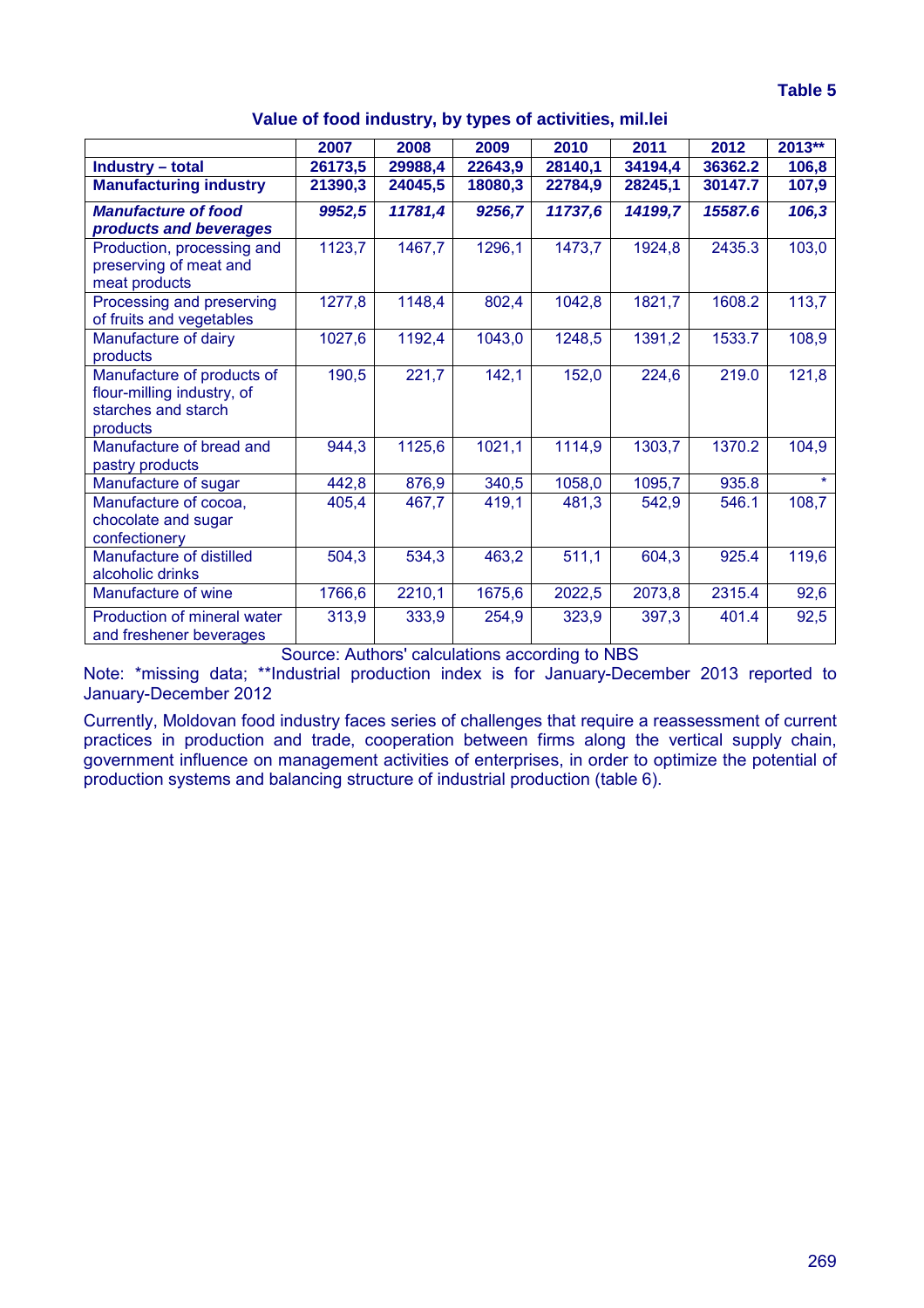270

# **The structure of the food industry, by types of activities**

|                            |      |      |      |      |      |      |      |      | - % -   |
|----------------------------|------|------|------|------|------|------|------|------|---------|
|                            | 2005 | 2006 | 2007 | 2008 | 2009 | 2010 | 2011 | 2012 | 2013    |
| Industry - total           | 100  | 100  | 100  | 100  | 100  | 100  | 100  | 100  | $\star$ |
| <b>Manufacture of food</b> | 50,8 | 42,9 | 39,7 | 41,3 | 40,9 | 41,7 | 41,5 | 42,9 | $\star$ |
| products and beverages     |      |      |      |      |      |      |      |      |         |
| Production, processing and | 3,2  | 3,5  | 4,5  | 5,1  | 5,7  | 5,2  | 5,6  | 6,7  | $\star$ |
| preserving of meat and     |      |      |      |      |      |      |      |      |         |
| meat products              |      |      |      |      |      |      |      |      |         |
| Processing and preserving  | 3,4  | 4,1  | 5,1  | 4,0  | 3,5  | 3,7  | 5,3  | 4,4  | ÷       |
| of fruits and vegetables   |      |      |      |      |      |      |      |      |         |
| Manufacture of dairy       | 3,6  | 3,8  | 4,1  | 4,2  | 4,6  | 4,4  | 4,1  | 4,2  | $\star$ |
| products                   |      |      |      |      |      |      |      |      |         |
| Manufacture of bread and   | 3,4  | 3,5  | 3,8  | 3,9  | 4,5  | 4,0  | 3,8  | 3,8  | $\star$ |
| pastry products            |      |      |      |      |      |      |      |      |         |
| Manufacture of grain mill  | 0,4  | 0,8  | 0,8  | 0,8  | 0,6  | 0,5  | 0,7  | 0,6  | $\star$ |
| products, starches and     |      |      |      |      |      |      |      |      |         |
| starch products            |      |      |      |      |      |      |      |      |         |
| Manufacture of sugar       | 3,3  | 4,2  | 1,8  | 3,1  | 1,5  | 3,8  | 3,2  | 2,6  | $\star$ |
| Manufacture of cocoa,      | 1,4  | 1,6  | 1,6  | 1,6  | 1,9  | 1,7  | 1,6  | 1,5  | $\star$ |
| chocolate and sugar        |      |      |      |      |      |      |      |      |         |
| confectionery              |      |      |      |      |      |      |      |      |         |
| Manufacture of distilled   | 4,0  | 2,5  | 2,0  | 1,9  | 2,0  | 1.,8 | 1,8  | 2,5  | $\star$ |
| alcoholic drinks           |      |      |      |      |      |      |      |      |         |
| Manufacture of wine        | 20,0 | 10,3 | 7,0  | 7,7  | 7,4  | 7,2  | 6,1  | 6,4  | $\star$ |

Source: Authors' calculations according to NBS

Note: \* missing data **Conclusions**

1. We believe that general problem of Moldova's economy is the lack of innovative technologies implementation.

2. Development of the Moldovan economy is impossible without achieving modernization process in the productive sector.

3. Modernization of industry from Moldova requires creating a model based on the consideration of complex phenomena and of changing conditions caused by external and internal environment.

4. Main tasks of economic modernization in Moldova are the following:

• supporting small and medium businesses to diversify brute product;

• strengthening the industrial potential by recovering large systems of production;

For the technological modernization of the economy are considered following main directions:

• ensuring at government level through coordinated management of technology at all levels;

• refocusing national efforts to fundamental science as the basis of technical and technological development, and to critical technologies for modern business and economics in the concept of the life cycle of technology and business.

6. Recent increases of energy costs encourage the food industry to optimize the use of energy. Reduction of energy consumption can be achieved by understanding potential of production systems, the interaction between energy inputs and manufacturing industrial technologies and market demands.

7. International track record can be considered effective in the recovery of Moldovan industries with high potential competitiveness in the international market.

#### **Table 6**